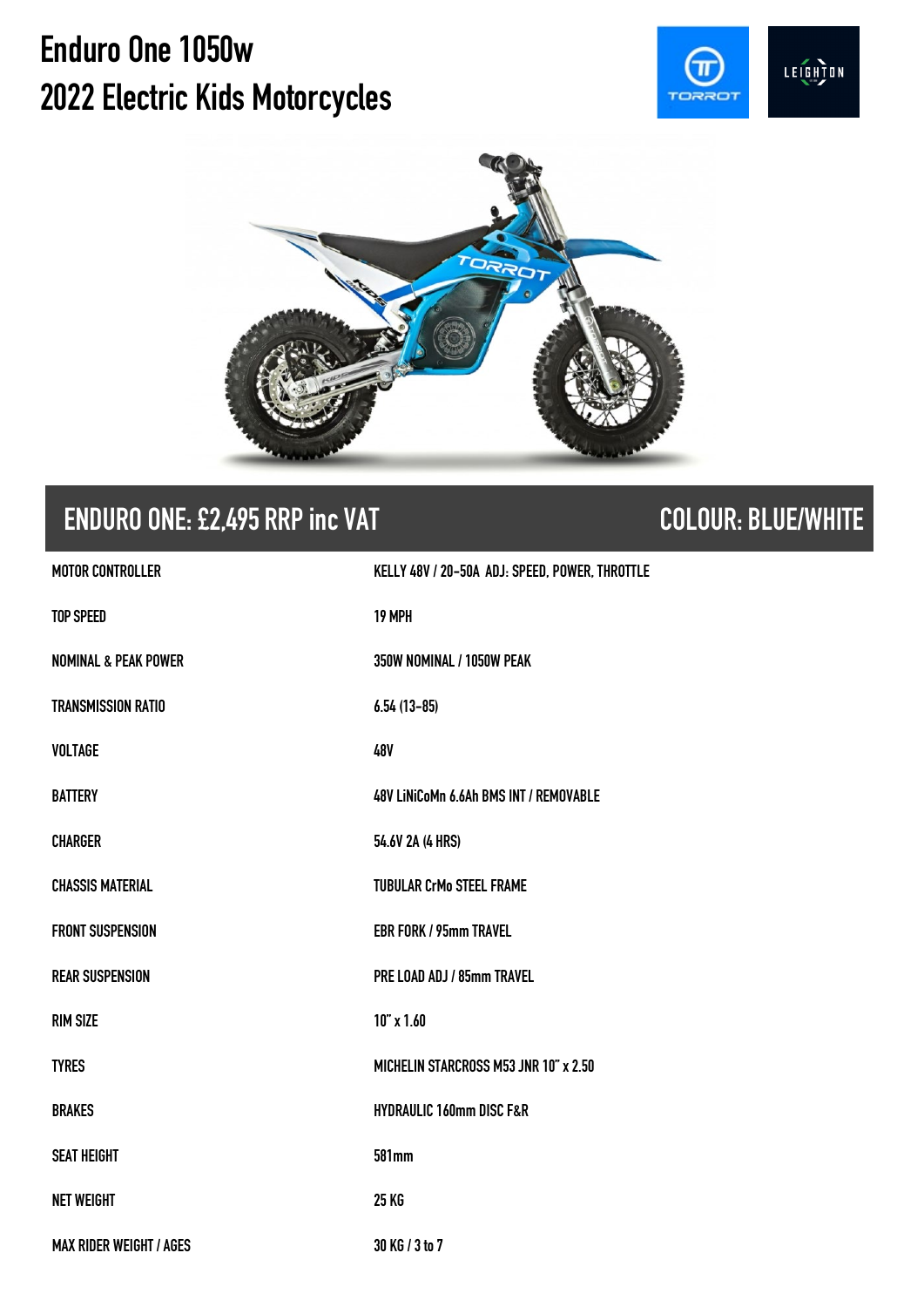# **Enduro Two 1500w 2022Electric Kids Motorcycles**





## **ENDURO TWO: £2,695 RRP inc VAT COLOUR: BLUE/WHITE**

| <b>MOTOR CONTROLLER</b>         | KELLY 48V / 20-50A ADJ: SPEED, POWER, THROTTLE    |
|---------------------------------|---------------------------------------------------|
| <b>TOP SPEED</b>                | 25 MPH                                            |
| <b>NOMINAL &amp; PEAK POWER</b> | 600W NOMINAL / 1500W PEAK                         |
| <b>TRANSMISSION RATIO</b>       | $6.54(13-85)$                                     |
| <b>VOLTAGE</b>                  | 48V                                               |
| <b>BATTERY</b>                  | 48V LiNiCoMn 6.6Ah BMS INT / REMOVABLE            |
| <b>CHARGER</b>                  | 54.6V 2A (4 HRS)                                  |
| <b>CHASSIS MATERIAL</b>         | <b>TUBULAR CrMo STEEL FRAME</b>                   |
| <b>FRONT SUSPENSION</b>         | <b>EBR FORK / 95mm TRAVEL</b>                     |
| <b>REAR SUSPENSION</b>          | PRE LOAD ADJ / 85mm TRAVEL                        |
| <b>RIM SIZE</b>                 | F: 14" / R: 12" X 1.60                            |
| <b>TYRES</b>                    | MICHELIN STARCROSS MH3 F: 60/100/14, R: 80/100/12 |
| <b>BRAKES</b>                   | <b>HYDRAULIC 160mm DISC F&amp;R</b>               |
| <b>SEAT HEIGHT</b>              | 639mm                                             |
| <b>NET WEIGHT</b>               | <b>32 KG</b>                                      |
| <b>MAX RIDER WEIGHT / AGES</b>  | 40 KG / 6 to 9 YR                                 |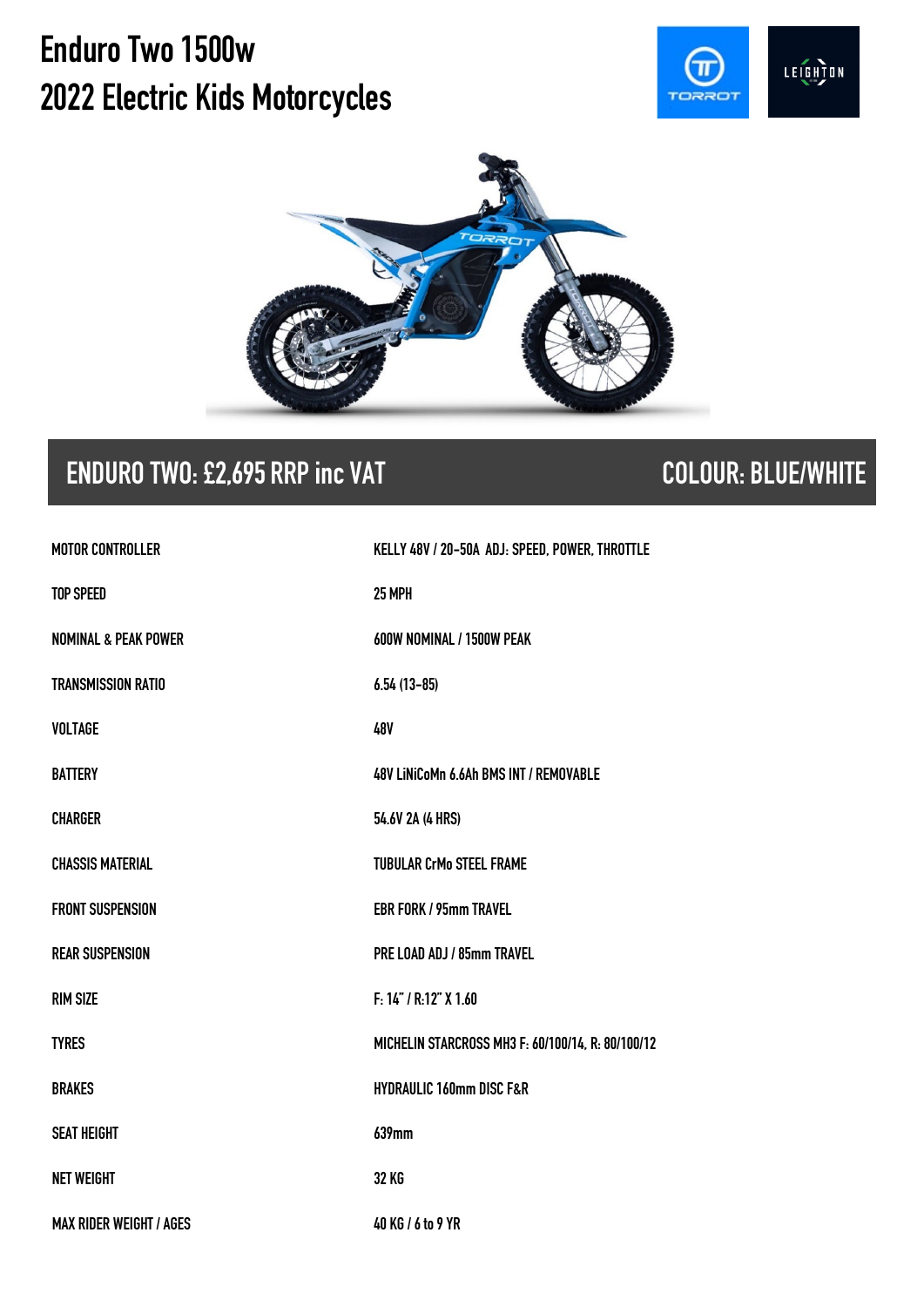# **Trial One1050w 2022 Electric Kids Motorcycles**





# **TRIAL ONE: £2,445 RRP inc VAT COLOUR: BLUE/WHITE**

| <b>MOTOR CONTROLLER</b>         | KELLY 48V / 20-50A ADJ: SPEED, POWER, THROTTLE |
|---------------------------------|------------------------------------------------|
| <b>TOP SPEED</b>                | 19 MPH                                         |
| <b>NOMINAL &amp; PEAK POWER</b> | 350W NOMINAL / 1050W PEAK                      |
| <b>TRANSMISSION RATIO</b>       | $6.54(13-85)$                                  |
| <b>VOLTAGE</b>                  | 48V                                            |
| <b>BATTERY</b>                  | 48V LINICoMn 6.6Ah BMS INT / REMOVABLE         |
| <b>CHARGER</b>                  | 54.6V 2A (4 HRS)                               |
| <b>CHASSIS MATERIAL</b>         | <b>TUBULAR CrMo STEEL FRAME</b>                |
| <b>FRONT SUSPENSION</b>         | <b>EBR FORK / 95mm TRAVEL</b>                  |
| <b>REAR SUSPENSION</b>          | PRE LOAD ADJ / 85mm TRAVEL                     |
| <b>RIM SIZE</b>                 | $10''$ x $1.60$                                |
| <b>TYRES</b>                    | <b>MTrail 2.50 - 10</b>                        |
| <b>BRAKES</b>                   | <b>HYDRAULIC 160mm DISC F&amp;R</b>            |
| <b>SEAT HEIGHT</b>              | <b>540mm</b>                                   |
| <b>NET WEIGHT</b>               | <b>26 KG</b>                                   |
| <b>MAX RIDER WEIGHT / AGES</b>  | 30 KG / 3 to 7 YRS                             |